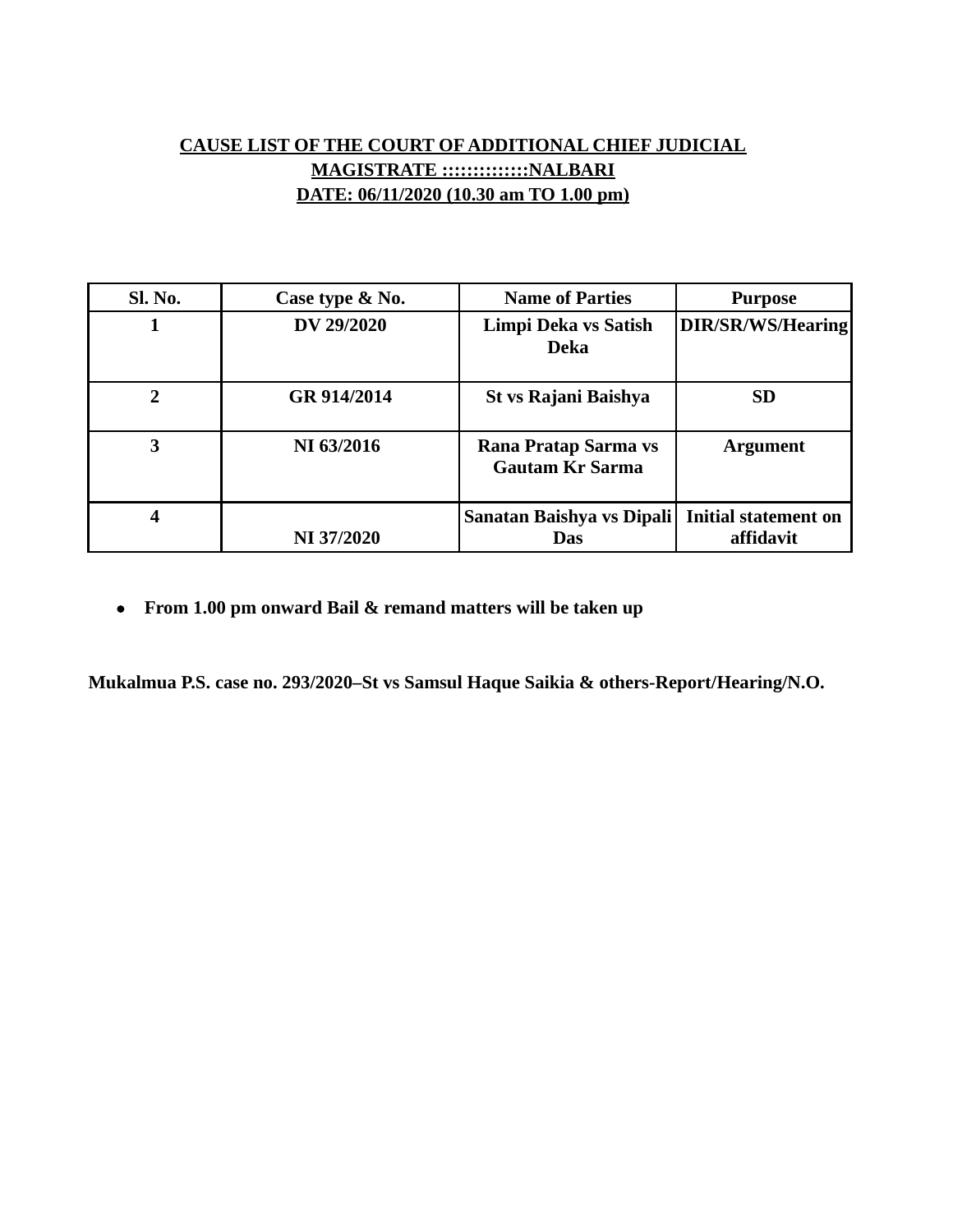## **CAUSE LIST OF THE COURT OF ADDITIONAL CHIEF JUDICIAL MAGISTRATE ::::::::::::::NALBARI DATE: 07/11/2020 (10.30 am TO 1.00 pm)**

| Sl. No.        | Case type & No.          | <b>Name of Parties</b>                                                              | <b>Purpose</b>  |
|----------------|--------------------------|-------------------------------------------------------------------------------------|-----------------|
| 1              | CR 204/2018              | Safiya Bibi vs Kharsed Ali                                                          | <b>Argument</b> |
| $\overline{2}$ | GR 1286/2016             | <b>St vs Sarbeswar Talukdar</b>                                                     | <b>Evidence</b> |
| 3              | DV 08/2020<br>(Preponed) | <b>Mehbuba Ahmed alias</b><br>Mehbuba Rahman<br><b>Vs</b><br><b>Saifuddin Ahmed</b> | <b>WS/DIR</b>   |
| $\overline{4}$ | GR 1537/2016             | <b>State of Assam</b><br><b>Vs</b><br>Ajim Ali                                      | <b>SD</b>       |
| 5              | DV 36/2020               | Jitumani Begum<br><b>Vs</b><br><b>Sattar Ali</b>                                    | <b>Hearing</b>  |

**From 1.00 pm onward Bail & remand matters will be taken up**